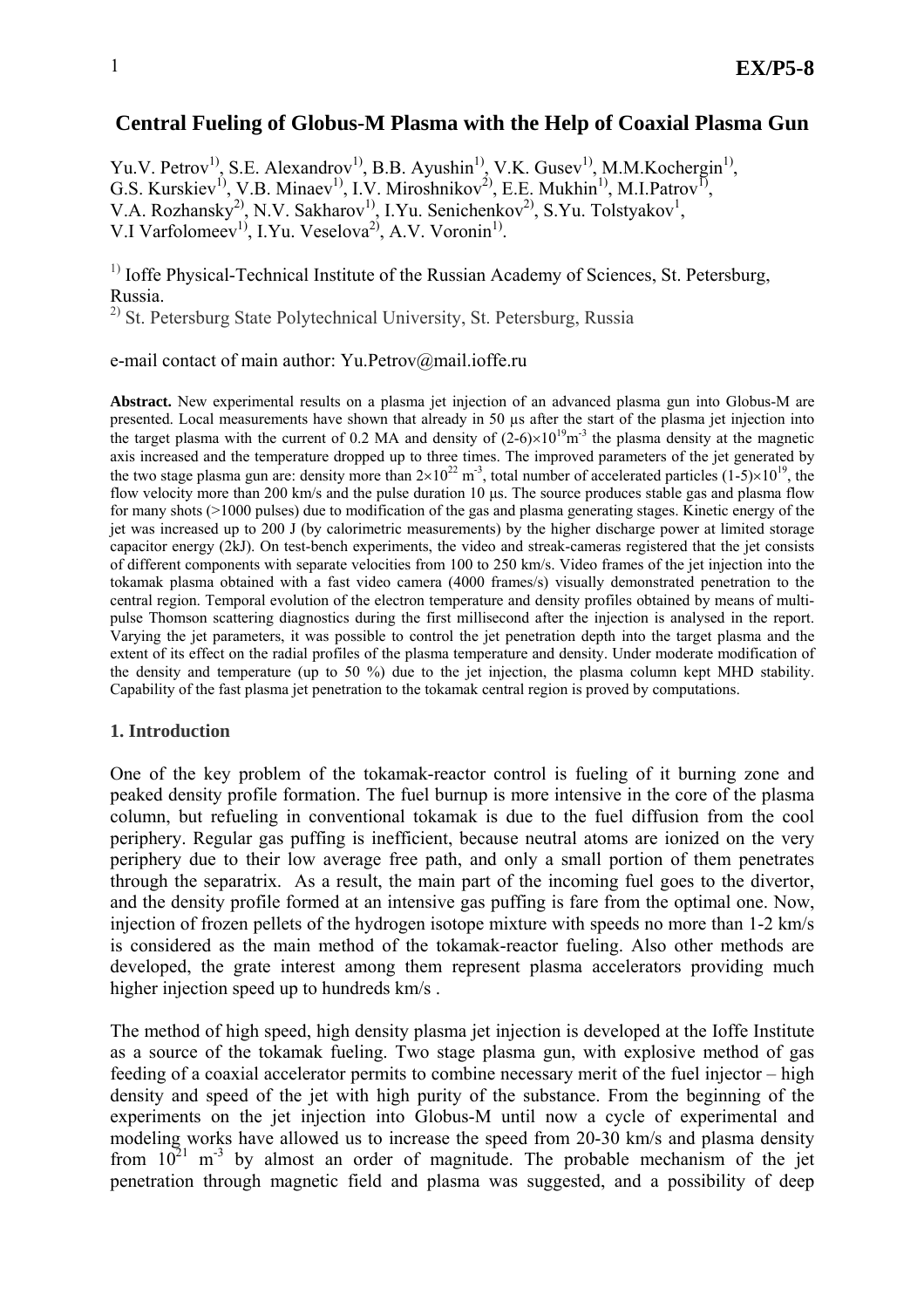penetration of the jet into the tokamak plasma was demonstrated. As result of the first experiments on the jet injection was a fast enhancement of the plasma column density in the absence of any visible distortion of the tokamak plasma. It was demonstrated also, that the plasma jet injected into a tokamak may be used as for fueling of the magnetic trap (tokamak), so for effective tokamak startup.

### **2. Plasma gun parameter improvement**

Development of the gas and plasma stages of the gun, allowed us to get the plasma jet with the following parameters: maximum density more than  $2\times10^{22}$  m<sup>-3</sup>, total number of accelerated particles  $(1-5)\times10^{19}$  and a flow velocity more than 250 km/s. The improved construction of the gun [5] is shown in Fig.1.

Due to replacement of the grains in the discharge gap of the gas stage before each shot, the plasma gun is able to produce up to 1000 shots with satisfactory repeatability without recharge. The injected jet was studied in detail on a test bench. A picture of the jet made with a photo camera testifies its smaller divergence in comparison with the previous gun modification. The jet energy measured with a calorimeter was more than 200 J. The jet propagation speed was measured by means of radiation recorded with a streak-camera (Fig.2). In the figure on the horizontal axis is the time from the injection start and on the vertical axis is the distance from the gun muzzle age. The inclined stripes visible in the figure correspond to the separate fractions of the jet, and their slope defines the spread velocity of each fraction. The photos prove the fact that the plasma jet consists of several components, each of them propagating with its own speed from 100 to 250 km/s.The plasma jet purity is confirmed by absence of intensive impurity lines in its radiation spectrum measured by means of survey spectrometer in visible range.



*FIG.1 Two stage plasma gun, with explosive method of gas feeding a coaxial accelerator* 



 *FIG.2 Jet radiation observed through a narrow slit with a streak camera; shot 13898 – perpendicular view*

#### **3. Plasma jet injection into the Globus-M tokamak**

Experiments on the plasma jet injection into the Globus-M plasma by means of the advanced gun were carried out at two different gun positions shown in Fig.3. The Thomson laser beam with placed on it measuring spatial points, the video camera position and two positions of the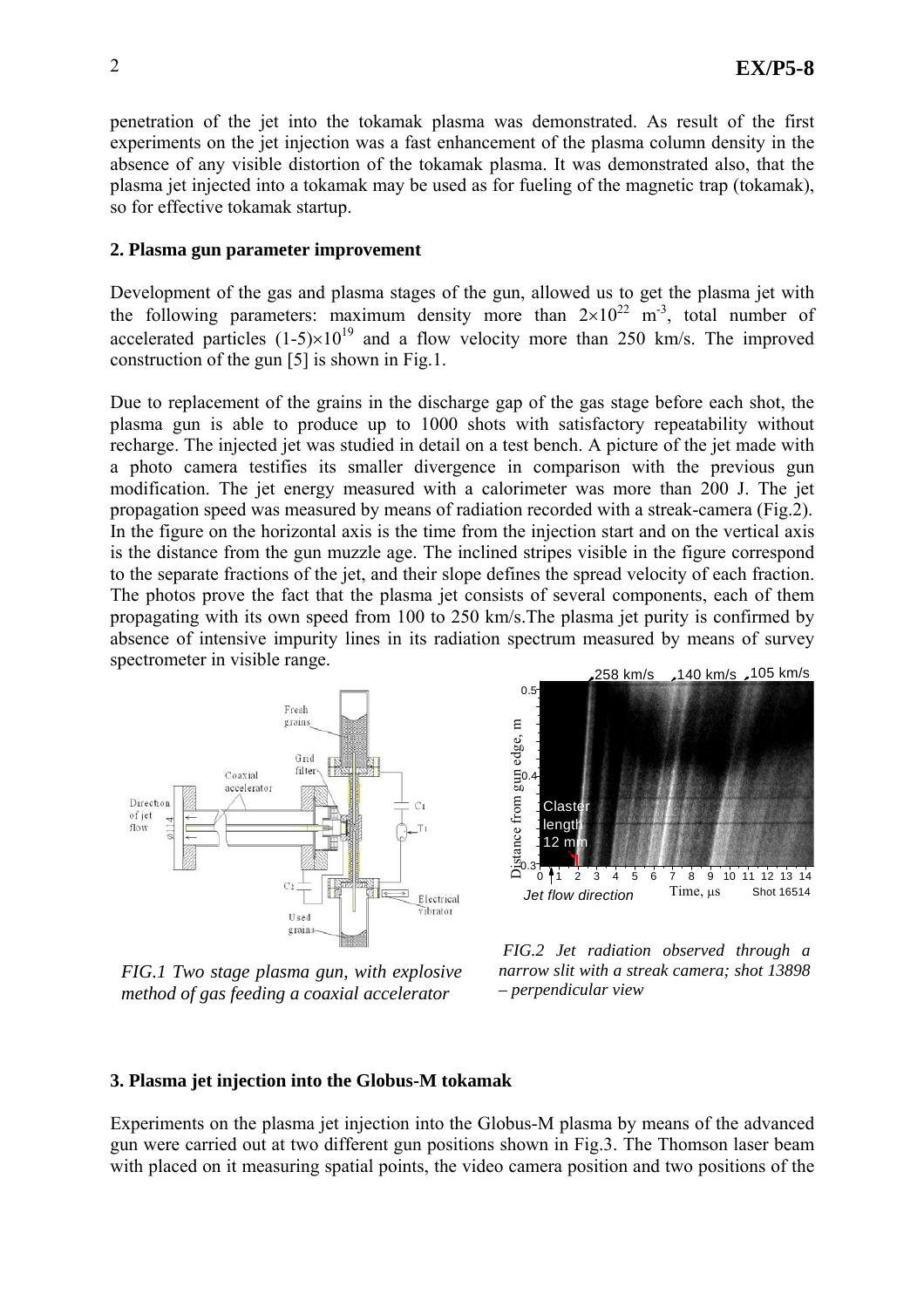plasma gun (1 and 2) are shown in the figure. The plasma jet was injected from the low field side in the major radius direction, through a port placed in the equatorial plane. Assumed better penetration ability of the plasma jet with advanced parameters has been proved in experiments on injection to the stationary phase of the Globus-M discharge. Visually, penetration of the jet into the tokamak plasma was demonstrated by means of a fast video camera RedLake MotionPro HS-3, providing record with frequency of 4000 frames/s. The video camera placed in the equatorial plane, with observation axis perpendicular to the jet spreading path. The target plasma parameters in these experiments were as



*FIG. 3 Top view of Globus-M. Red circles are TS measurement points* 

follows: the plasma current,  $I_p=200 \text{ kA}$ , the toroidal field,  $B_T=0.4 \text{ T}$ , the average density,  $\langle n \rangle = (2-4) \times 10^{19}$  m<sup>-3</sup>. The video-frame of the jet injected to the target plasma with superimposed fragments of the magnetic lines corresponding  $q=1.5$  and  $q=4$  values is shown in Fig.4. The central column of the tokamak covered with graphite tales is seen at the left and the input port for the jet injection at the right. The bright region spreading along the major radius from the entrance port to the tokamak chamber center is the neutral hydrogen luminescence in the jet. One can see spreading the jet along the magnetic field lines (in more detail see section "Discussion"). As all process of the jet spreading is restricted by one frame, it gives us the upper estimate of the process duration  $-250$  us. The observed picture, however, may raise doubts due to one angle observation, therefore we are planning to provide second angle in the nearest experiments. The second camera will be set on the upper dome



**Magnetic field lines, q=1.5, q=4**

*FIG. 4 Plasma jet penetration to the target plasma: video frame of the plasma jet and magnetic field line for q=4 and q=1.5, calculated with EFIT* 

port. At the same time, the video camera can give only qualitative picture of the plasma jet penetration. Therefore, our main efforts were focused on measurements of temperature and density evolution of the target plasma under plasma jet injection by means of the Thomson scattering diagnostic [6, 7].

Two series of the Thomson scattering experiments were carried out at two different gun positions (Fig.3). In the first case,

the measurements were done in the points lying directly on the jet spreading axis or close to it. At that, local temperature and density measurements may be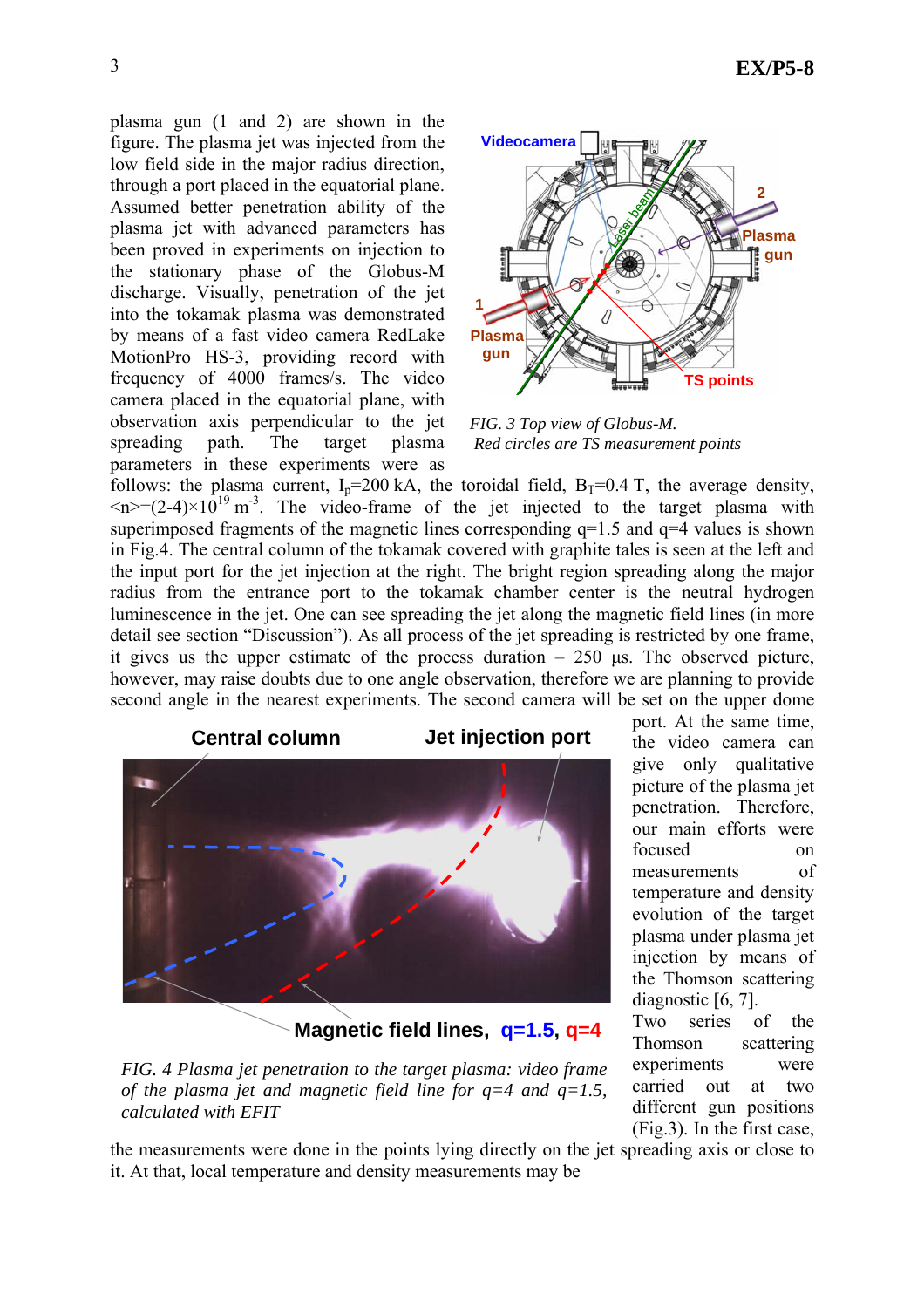

*FIG. 5 Electron density and temperature profiles measured before and after the jet injection, in cross section near the gun (upper pictures, shot #21660) and in remote cross section (lower pictures, shot #22205).* 

different from the magnetic surface averaged values at the delay times from the gun shot less than the characteristic averaging-out time. In the second case, the measurement points were removed from the gun by  $180^\circ$  in toroidal direction. In that case, the magnetic surface averaged values are measured. The gun shot was synchronized with the laser pulse train in such a way to provide the delay of several tens microseconds to the third laser pulse. Varying the delay from shot to shot, we have got the possibility to observe evolution of the temperature and density profiles during very short times. Unfortunately, pickups in the Thomson scattering apparatus initiated by the gun prevented to get close to the gun shot. The closest in time, reliable profile measurements were carried out at the delay of 50 µs, and only individual measurements were carried out at delay of 35 µs. The temperature and density profiles just before the gun shot and in 50 us after it, for the measuring points lying directly on the jet spreading axis are shown in Fig.5a (upper plots) and in the remote in toroidal direction by  $180^\circ$  cross section – in Fig.5b (lower plots). It is seen from the figure that already in 50-55 µs after the gun shot the electron density increases and temperature drops approximately twice in both cases. Measurements with delay from 50 to 200 us made in other shots for the close target plasma and jet parameters gave simple results. Also, the experiments were made on the jet injection into the target plasma of different density. The evolution of the plasma density and temperature is shown in Fig.6, in the points corresponding to the major radius values  $R=38.6$ , 30.6 and 25.6 cm, at the jet injection into the target plasma density n<sub>e</sub>(0)=5×10<sup>19</sup> m<sup>-3</sup> (Fig.6a) and  $8\times10^{19}$  m<sup>-3</sup> (Fig.6b). It is seen from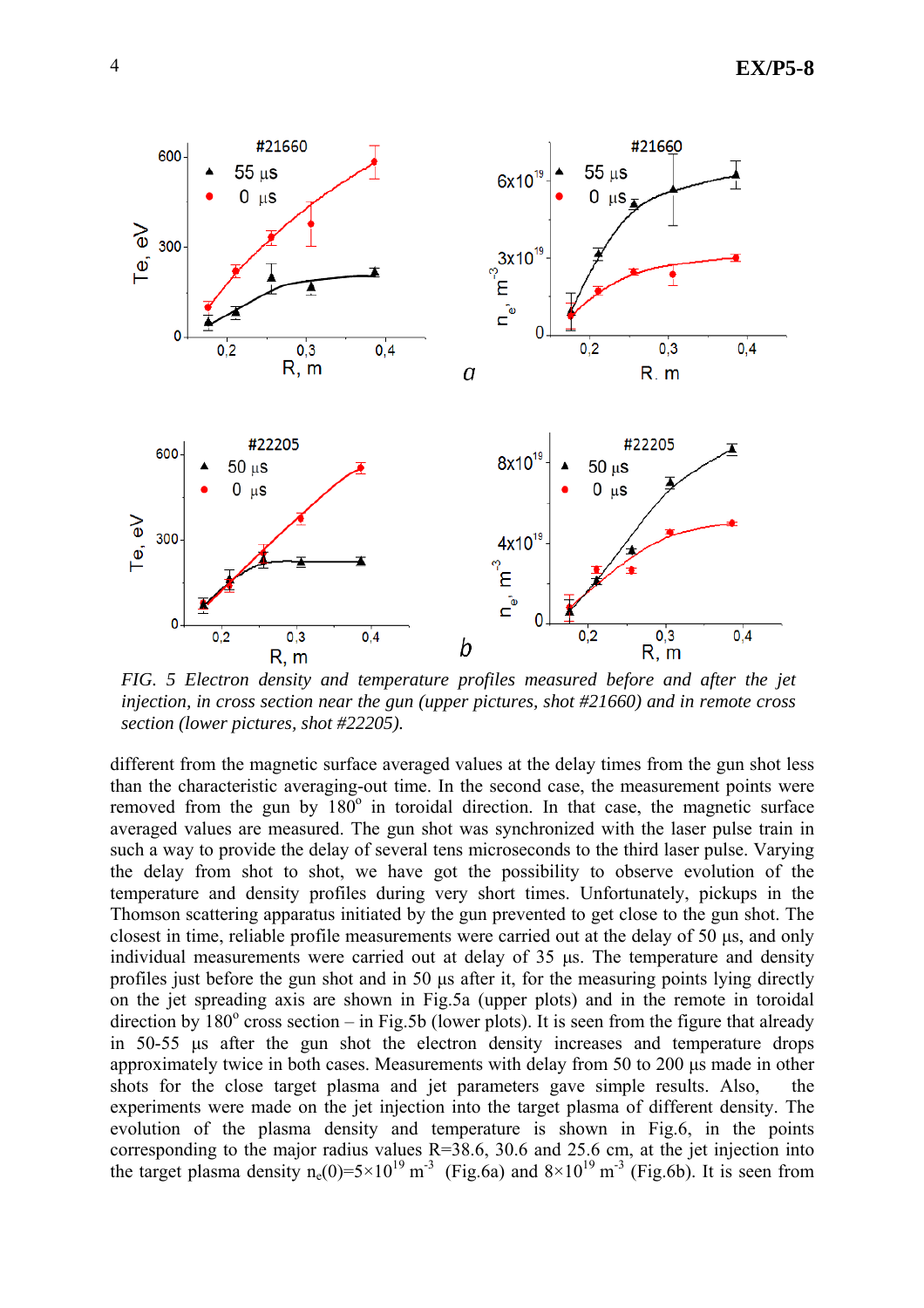

*FIG. 6 Electron density and temperature evolution in shots with plasma jet injection at different spatial points and different central density.* 

the figure that the jet better penetrates to the target plasma with lower density. So in shot #21894 with the base density of  $n_e(0)=5\times10^{19} \text{ m}^3$  the temperature drop and density grow in the central points  $(R=38.6, 30.6 \text{ cm})$  is more than twice, while in shot  $\#21871$  with the base density of  $n_e(0)=8\times10^{19}$  m<sup>-3</sup> the change is by 20-30 % only.

#### **4. Modeling**

Jet penetration depth was estimated on the basis of the analytical model described earlier [4]. According to the model jet polarization, which is responsible for its motion across a magnetic field, is reduced due to, first, currents in the Alfven wave emitted into the ambient plasma, and, second, by vertical grad B - induced currents. For the experimental parameters the jet can penetrate up to 24 cm from the separatrix, before the first mechanism will decelerate the jet significantly. The backward shift due to grad B effects is estimated as 10 cm. In reality both processes are going simultaneously and a rigorous consideration is rather complex, however one can expect that significant part of injected particles should be deposited in the core in accordance with observations. The numerical simulation was performed with the code described in [8] for the following jet parameters: temperature 5 eV, diameter 9 cm, total number of injected particles  $1.5 \times 10^{19}$ , density  $10^{21}$  m<sup>-3</sup>, velocity V=200 km/s. It is demonstrated that at  $t=0.9$  µs, when jet reaches the plasma centre the drop in the electron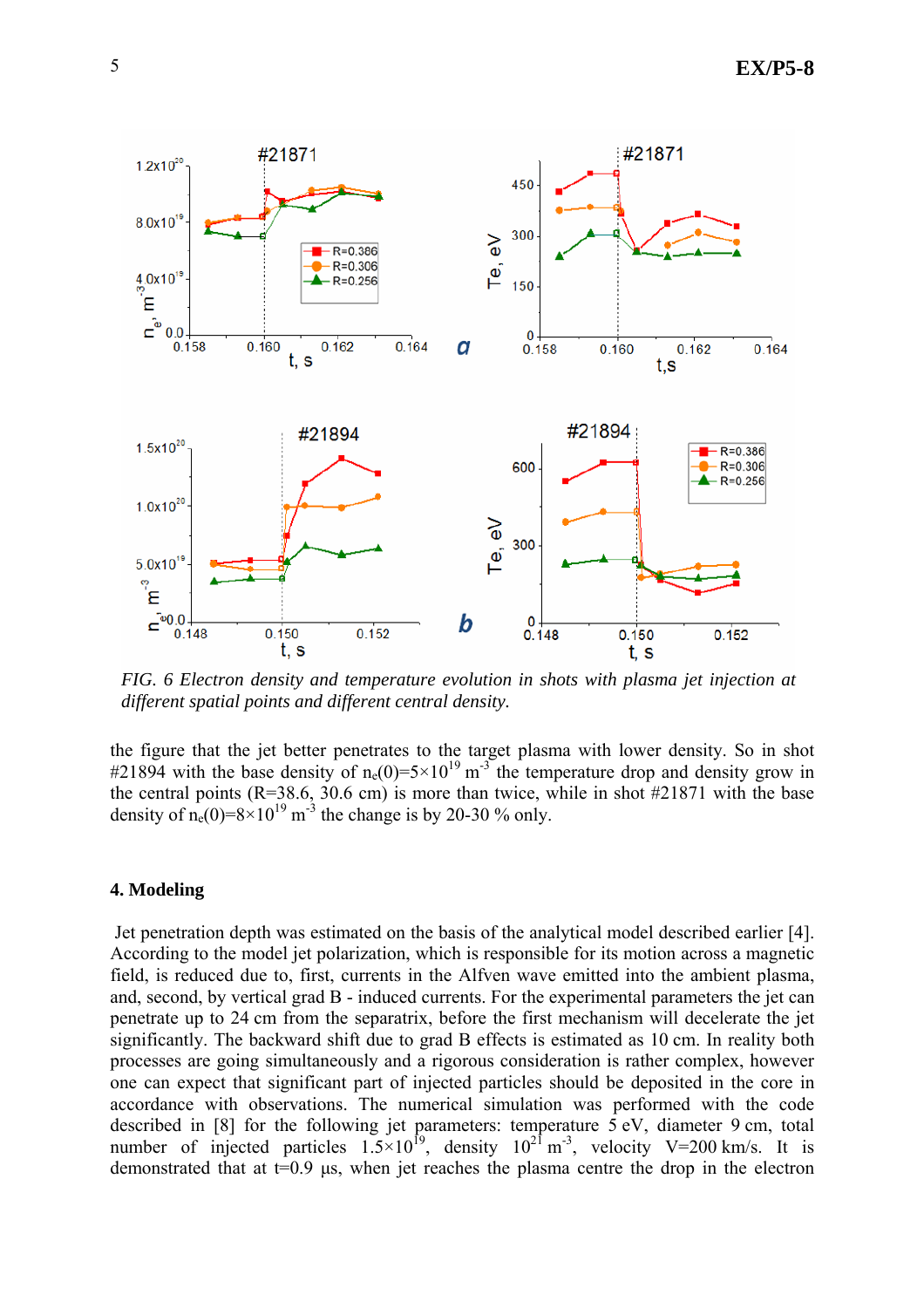temperature is immense, see Fig.7. While the electron temperature is dropped almost immediately, the density homogenization over the flux surface is much slower and is determined by the sound speed with the jet temperature. The jet temperature at  $t=0.9$   $\mu s$ does not exceed 50 eV and the velocity of jet expansion along B is of the order 10 – 20 km/s, estimated time for the density homogenization is less than 100  $\mu$ s.

### **5. Discussion**

In accordance with measurements made on the test bench, the plasma jet in the most successful shots has the speed of 200 km/s, the directed motion energy of 200 J, the



*FIG.7 Simulated electron temperature profile evolution during the time interval to the time of jet flight to the plasma center* 

density of  $2\times10^{22}$  m<sup>-3</sup> and the total number of jet particles (1-5) $\times10^{19}$ . The jet parameters can be varied in dependence of voltage on capacitors of the first and second stages. Besides, there exist slow degradation during the time and dispersion from shot to shot. In test bench experiments, all jet parameters are measured in each shot, while in tokamak experiment it is impossible. Therefore, we attribute to the jet parameters obtained on the test bench at the same capacitor voltage.

At jet injection to the tokamak, the total number of particles in the plasma column increased from 20 to 100 %, that corresponded to  $(2-10)\times10^{18}$  particles in absolute value. The ratio of this quantity to the total number of particles in the jet was  $20 - 30$  % that proves higher efficiency as compared with conventional gas puffing, where this ratio does not exceed 10 %. Consequences of the plasma jet effect strongly depend on its parameters. The penetration depth to the tokamak plasma grows with increase of the jet velocity and particle density, and degree of the target plasma density and temperature changing also depends on total jet particle number. Unfortunately, it is impossible to vary independently the speed and total particle number in this gun construction (they grow simultaneously). The range of the jet parameters was restricted by the discharge stability to the jet effect in the tokamak experiments.

In described experiments we made an effort to get the jets with maximum velocity. Too high particle number led to sharp rise of the target plasma density (up to three times) accompanied by yet stronger temperature drop that led in the end to the discharge disruption. At a moderate number of particles, the density increase up to two times was observed, accompanied by corresponding temperature drop. Arising at that MHD instabilities had restricted amplitude and only sometimes led to disruption as a result of locked mode development (usually  $m=2/n=1$ ) through a sufficiently large time after injection (more than 3 ms). At a small jet particle number, when the density increased no more than by 50 % and the temperature dropped no more than twice, no essential grow of the plasma column MHD distortion was observed. In all described cases, the plasma jet penetrated to the tokamak center that is proved by Thomson measurements and video camera observations. At injection of the jets with lower velocities, as in our previous experiments [4], the smaller depth penetration took place. From all aforesaid one can draw a conclusion that at a right fit the jet parameters it is possible not only to grow the column particle number, but to control the density profile in a discharge, realizing the main particle contribution to the central or peripheral zone.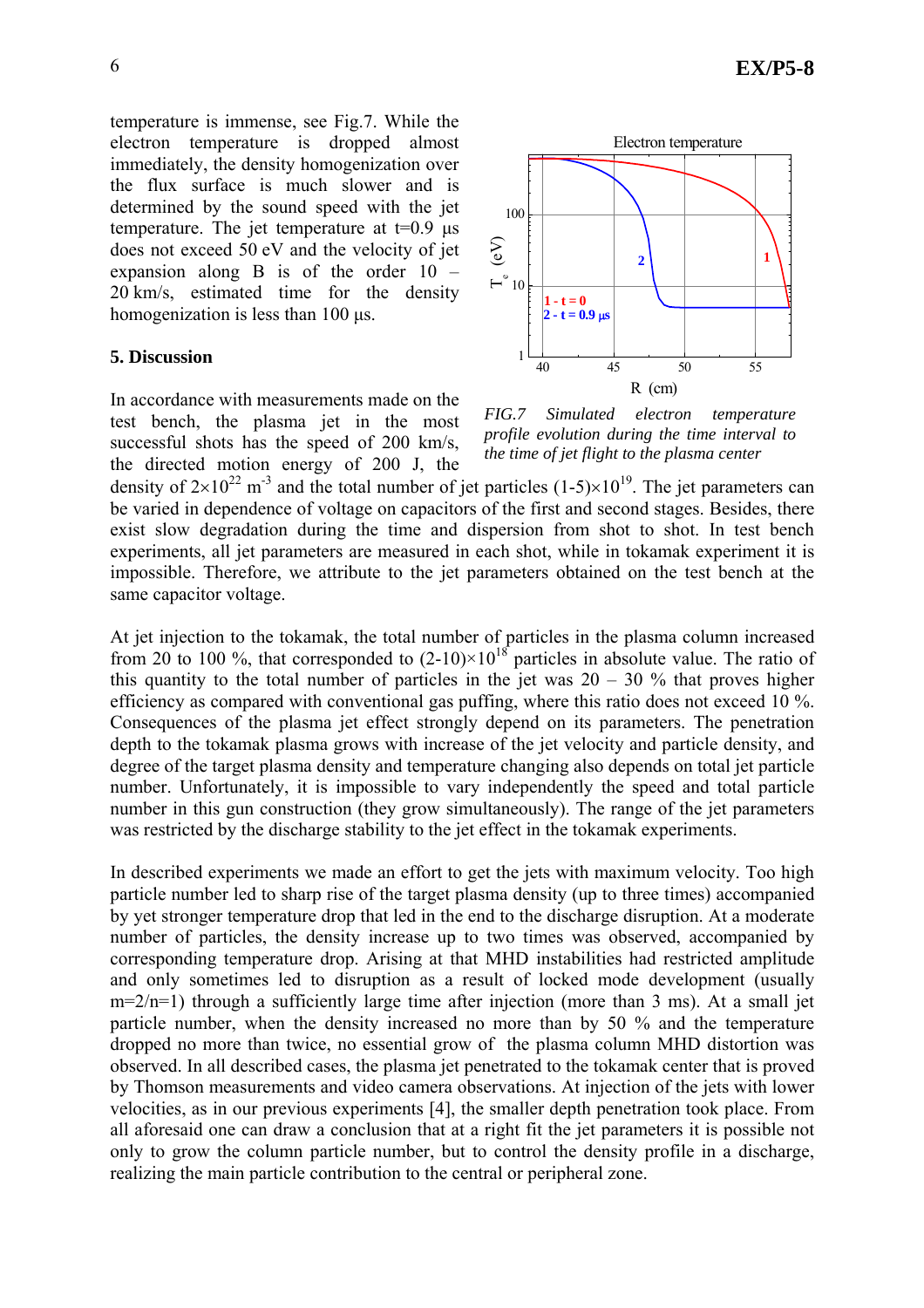Analogy may be done between the plasma jet and pellet injection. In both cases, the penetration ability depends on speed and density of the injected object, and the influence degree to the target plasma is defined by total number of injected particles. At that, decreasing of the particle density in the plasma jet  $(10^{21} - 10^{22} \text{ m}^3)$  by one-two orders of magnitude in comparison with the particle density in the cloud surrounding the pellet  $(10^{23} - 10^{24} \text{ m}^3)$  [9], is compensated by the corresponding velocity increase. As in pellet case spreading of the gas cloud alone the magnetic field take place leading to a similar picture of the injected object propagation [9]. The gas cloud spreading along the magnetic field lines is well seen in Fig.4. The most clearly one can see coincidence of the shape of protuberances spreading along the field with the slope and curvature of the magnetic field lines close to outer wall  $(q=4)$  and in the central region (q=1.5). That put forward a possibility to measure q profile at the use of double angle observation of the injected jet luminescence.

The essential question is the injected plasma purity. At injection of the hydrogen plasma jet to the test bench and to the tokamak (without plasma and magnetic field), its purity was confirmed by absence of the intensive impurity lines in the luminosity spectrum, measured by means of a survey spectrometer in visible region. However, observations of the same spectrum at the plasma jet injection to the tokamak discharge showed small radiation increase of the impurity lines CIII, FeI и CrI. Apparently, in this case, the impurity coming in is due to contact of the jet deviated by magnetic field with walls of the port through that the injection is produced. The contact with the walls is confirmed by the video frame, Fig.4. In the figure, the bright luminescence of the port walls is seen, that is absent at the jet injection without magnetic field. This contact can be avoided widening the port and placed the gun closer to plasma. At the same time, the impurity coming in did not affect the global characteristics of the tokamak discharge such as plasma current and loop voltage.

The next essential question is the speed of the plasma jet propagation in the tokamak plasma. In our experiments it was estimated by evolution of the electron temperature and density profiles after the jet injection. As was said above, the reliable, reproducible profile measurements were made at delay from the gun shot of 50-55 µs. At that, the measurements as in the injection cross section, so in the remote by  $180^\circ$  in toroidal direction one, showed the jet penetration to the tokamak center (central temperature drop and density increase more than twice, see Fig.5). On the base of these measurements, one can contend that the jet penetration process to the center and homogenization of the density and temperature along the magnetic surfaces is going during the time no more than 50  $\mu$ s that does not contradict the theoretical estimate. Measurements at shorter temporal delay will require additional efforts.

Visible discrepancy between behavior of the calculated (Fig.7) and experimental (Fig.5) temperature profiles require some explanation. The calculated profile demonstrates stronger cooling of the periphery in comparison with the central region, while the experimental profiles denote the stronger effect in the column center. It should be noticed that the model considers only the beginning of the process (1 µs from the injection start), and calculates the local temperature on the jet path. At the same time, the Thomson measurements show us what is going on with the temperature profiles for the later period, after homogenization along the magnetic surfaces. Perhaps, it is possible to get better fit with modeling, measuring the profiles in the injection cross section with shorter delays after the gun shot. And also the model should be improved to calculate later processes of the jet propagation.